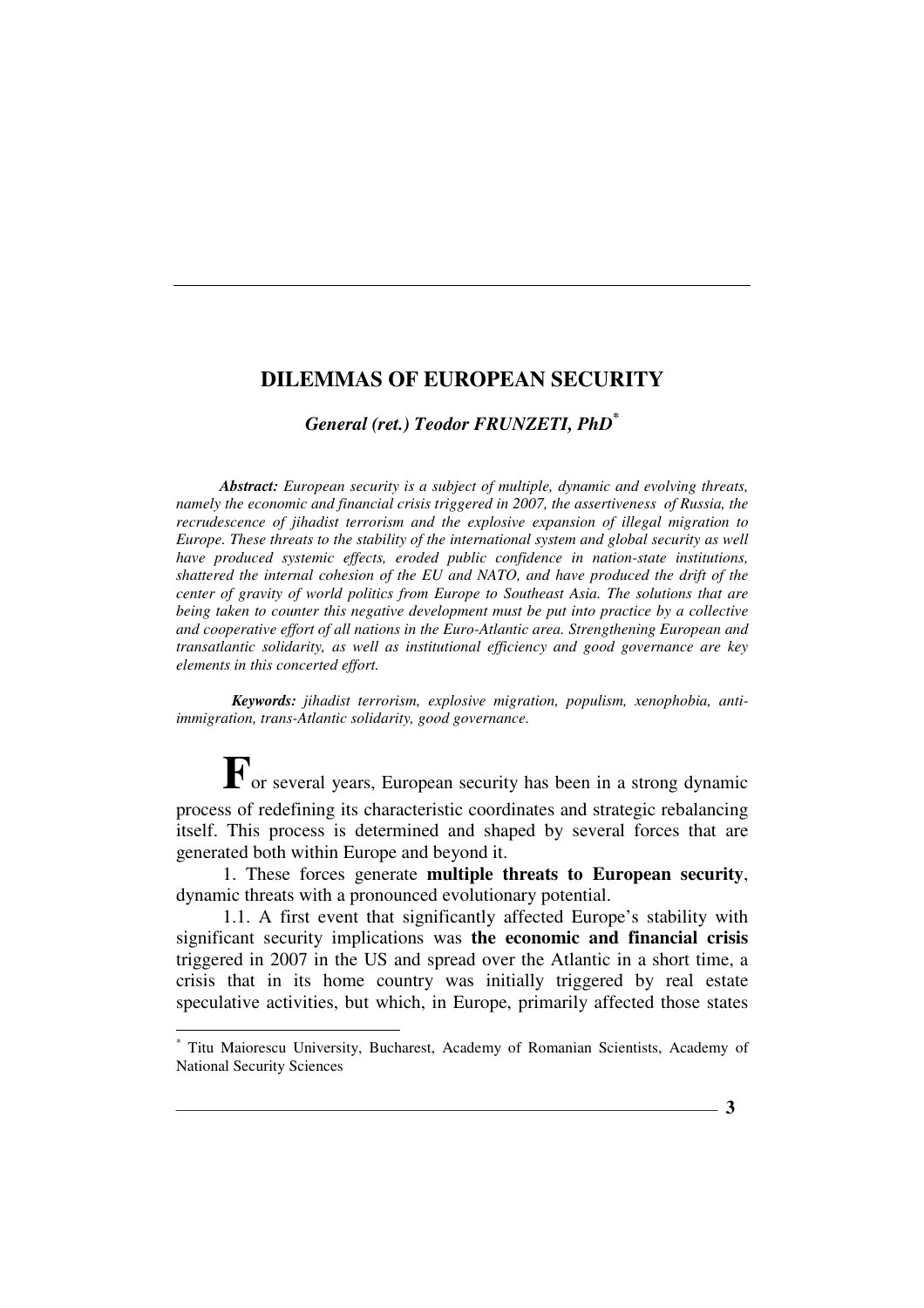with a high public debt, as they were and still are Greece, Italy and Spain, whose international financial credibility was greatly affected, one after another, in moments of crisis.

If the crisis in the US had quickly and dramatically affected both the private financial and banking system and the common citizens, in Europe, the most affected ones were the public institutions of the states as well as the European Union as a whole that have not been able to find and apply swift measures to manage the crisis, generating first of all a major crisis of confidence and image.

Both in the US and in the EU, the way governments managed the crisis stimulated criticism of contemporary capitalism on the grounds that it benefited big transnational corporations and ignored the fate of ordinary citizens. As a direct consequence, the radical and extremist movements, namely, the extreme left and the far right respectively, gained more adepts by promoting anti-system visions for different reasons and identifying the culprits in the large multinational corporations and in the capitalist economic system itself.

Although the effects of the financial and economic crisis have diminished significantly, its psychological consequences and its association in the collective mentality with the servitudes of the current economic system and the slow and inefficient state response to the crisis have continued to persist. Also, there is a negative trend in the evolution of defense budgets in the European member countries of NATO, a trend that has its origin in the measures of reducing the budget expenditures adopted during 2008-2010. Although Europe managed to come out from the crisis, this trend been has perpetuated.

1.2. A second issue is **Russia's assertiveness**, manifested openly after Vladimir Putin's return to Kremlin in his third presidential term. Russia's aggressiveness is manifested in two dimensions. The first one is concrete, physical, including subversive and even military actions, against neighboring states, formerly part of USSR, 27-years ago, but now independent and sovereign states, but which, according to Putin, must remain in Russia's area of influence and have to manifest their obedience, acting as submissive satellites and having economies and security systems controlled by Kremlin. In the event of non-compliance, Russia proved ready to implement various interference instruments, ranging from direct or

**4**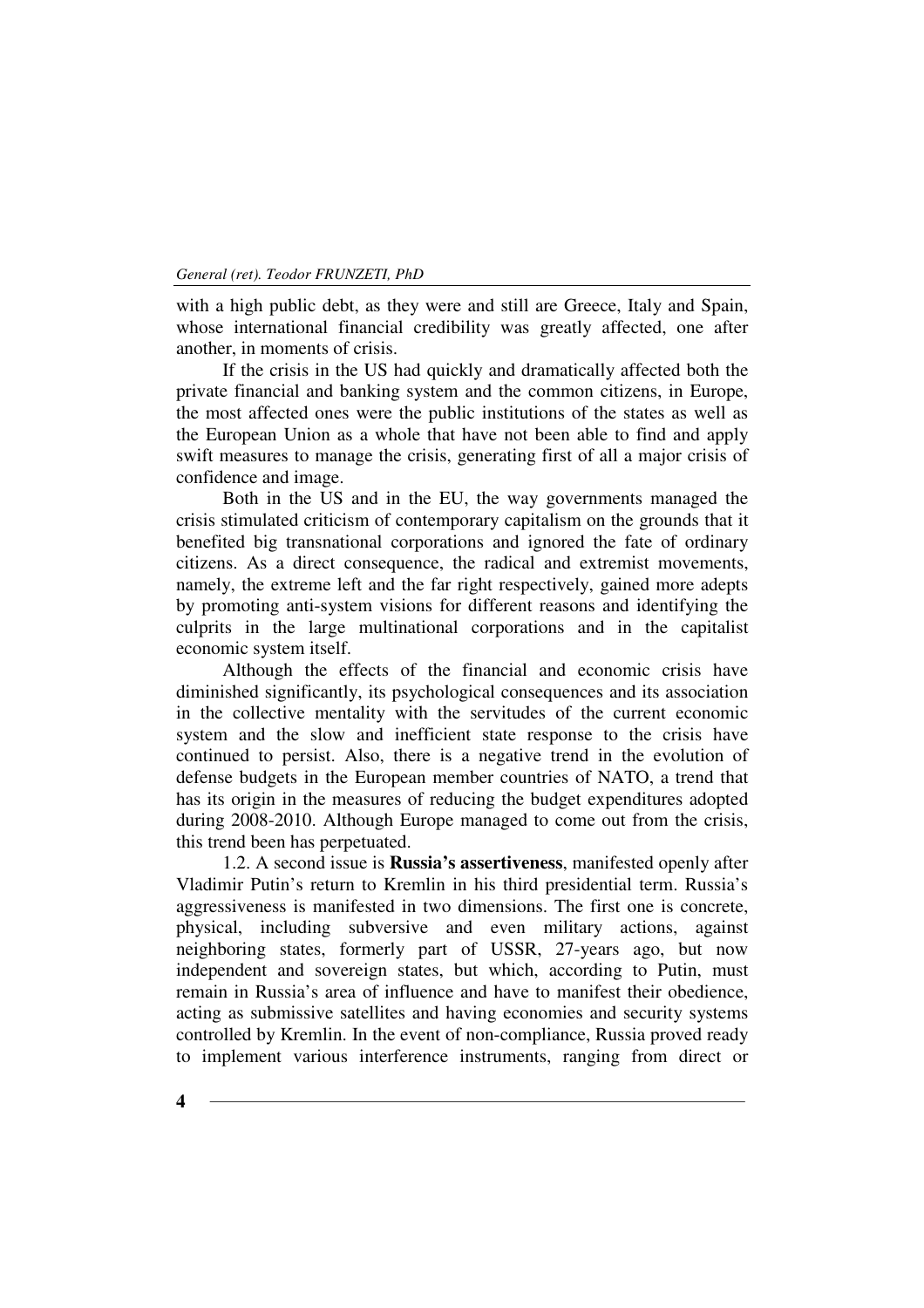intermediate aggression, as it happened in Ukraine, the Republic of Moldova and Georgia. The second plan is more subtle, it is specific to information and psychological warfare, communicational aggression, and subversion<sup>1</sup>, and is directed against the West, which must be intimidated if it can not be convinced of the "righteousness" of Kremlin's claims. Russia's behavior, based on non-compliance with international law, on the disregard of its neighbors, once part of the USSR, but now independent states, but whose independence Russia *de facto* violates or at least, doubts, by using subversion and imposing political control over the governments of independent and sovereign states is totally unacceptable in a civilized world in which the democratization of international relations is and must remain a reality.

Russia is able to use more power tools at the same time to achieve its goals.

First, it uses aggressive diplomacy to intimidate competitors, which it increasingly identifies as opponents.

Secondly, it uses the economic instrument of national power, by stimulating regimes and states with a favorable or at least positive attitude towards it, through preferential economic regimes, especially by lower prices for petroleum and natural gas exports to these countries.

Thirdly, it uses subversion measures, such as cyber attacks, meant to influence political leaders, the mass media and opinion leaders by attracting them with onerous-based persuasion. All of this is obviously orchestrated in a very good way by Russian intelligence services.

Finally, fourth, Russia uses the military instrument of power extensively, in two different ways that we are going to describe below.

In order to intimidate NATO and EU member states, Russia has been planning and carrying out large-scale military exercises with massive troop deployments in its western and northern military regions, with the participation of North Fleet and the Black Sea Fleet, the deployment of strategic aviation and airborne and seaborne forces. Moreover, Russia changed its national security strategy in December 2015, identifying NATO

<sup>&</sup>lt;sup>1</sup> NATO Post Warsaw: "Strengthening Security in a Tough Neighbourhood", speech by NATO Deputy Secretary General, Ambassador Alexander Wershbow at the Annual Meeting of Romanian Ambassadors in Bucharest, 29 August 2016.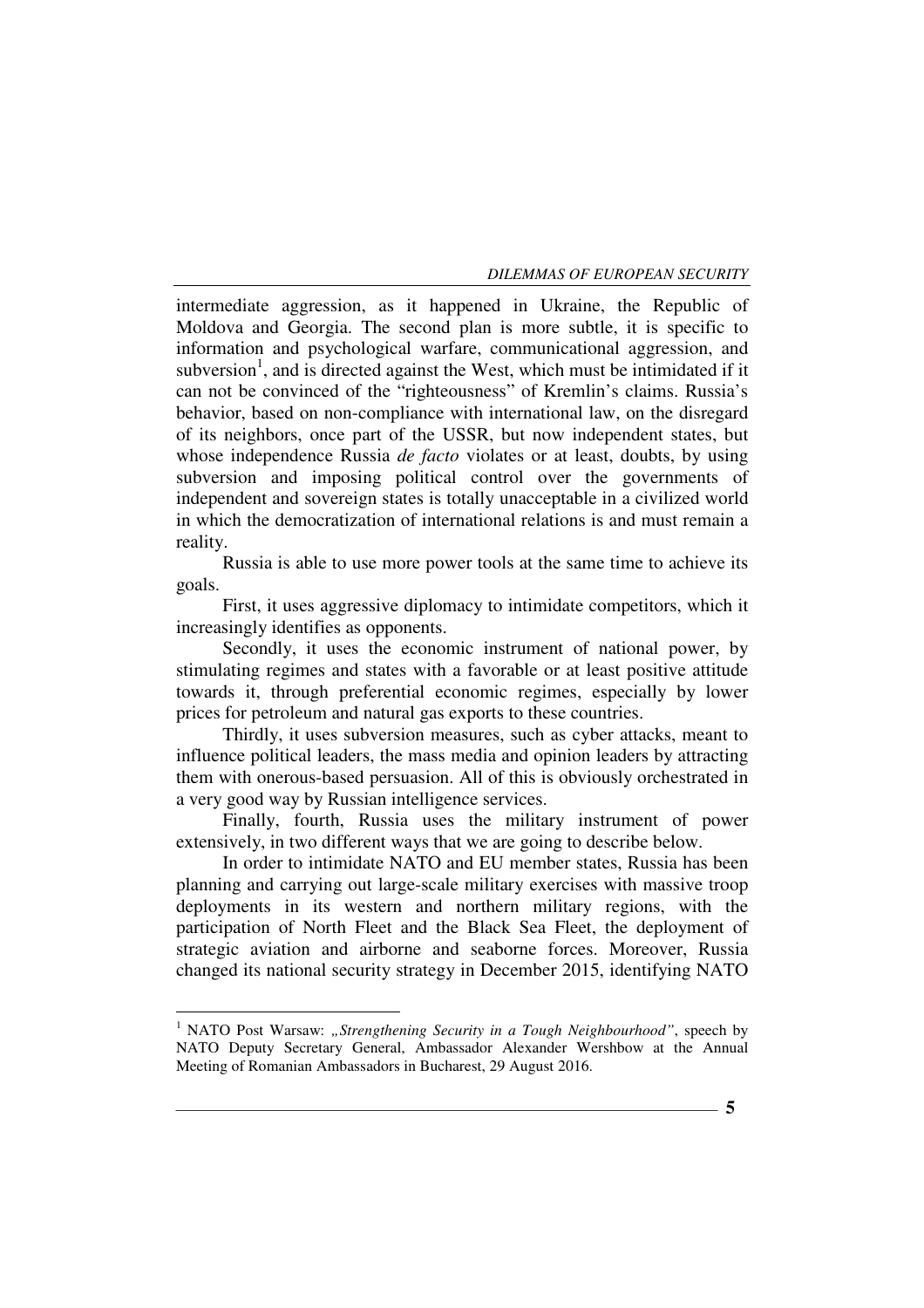as the main threat to its security<sup>2</sup>. Over the past year, it altered its nuclear strategy in the same direction, adopting a more threatening posture, it adopted a new naval strategy, and made sustained efforts to supply its troops with modern military equipment, including capabilities to enable it to conduct cyber operations and actions and space operations as well. Russia also announced that it has unilaterally renounced the provisions of the CFE treaty<sup>3</sup>, signed in Vienna in 1990 and subsequently re-signed in 1996, which limits the main categories of offensive weapon systems in Europe.

In addition to this use of military power for deterrence and intimidation, Russia has used and is still effectively using it through limited objective combat operations, in order to meet its strategic objectives. The offensive operation in August 2008 against Georgia, as well as supporting pro-Russia forces in the separatist regions of Ukraine, namely Donetsk and Luhansk fall into this category. The same thing happened in August 2014, when the Crimean peninsula was occupied by the Russian military forces, without the Ukrainian army opposing resistance, before the so-called referendum on the annexation of this territory by the Russian Federation.

1.3. Another up-to-date phenomenon is **the recrudescence of international jihadist terrorism**. If, twenty years ago, international terrorism still showed the characteristics of the Cold War and could even be considered one of its reminiscences, being mostly secular and extreme leftist, i.e. communist, or extreme rightist, i.e., anticommunist, in addition to which there were some forms of ethnic terrorism, such as ETA (militating for Basques rights in Spain and France) and religious, such as IRA, nowadays the situation is completely different.

Along with the terrorist attacks in the US on September 11, 2001, international terrorism has increasingly gained an Islamic-jihadist character, anti-Western in general and anti-American in particular.

This type of terrorism is a direct consequence of contemporary Islamic fundamentalism and its radicalization within a traditionalist society such as the Islamic one, all of which is stimulated and facilitated by globalization. In other words, the coming into contact of the Islamic world

<sup>&</sup>lt;sup>2</sup>http://www.ieee.es/Galerias/fichero/OtrasPublicaciones/Internacional/2016/Russian-National-Security-Strategy-31Dec2015.pdf, at 21.03.2017.

<sup>&</sup>lt;sup>3</sup>http://www.hotnews.ro/stiri-international-19604507-tratatul-privind-armele-conventionaleeuropa-rusia-retrage-din-grupul-consultativ.htm, at 08.05.2017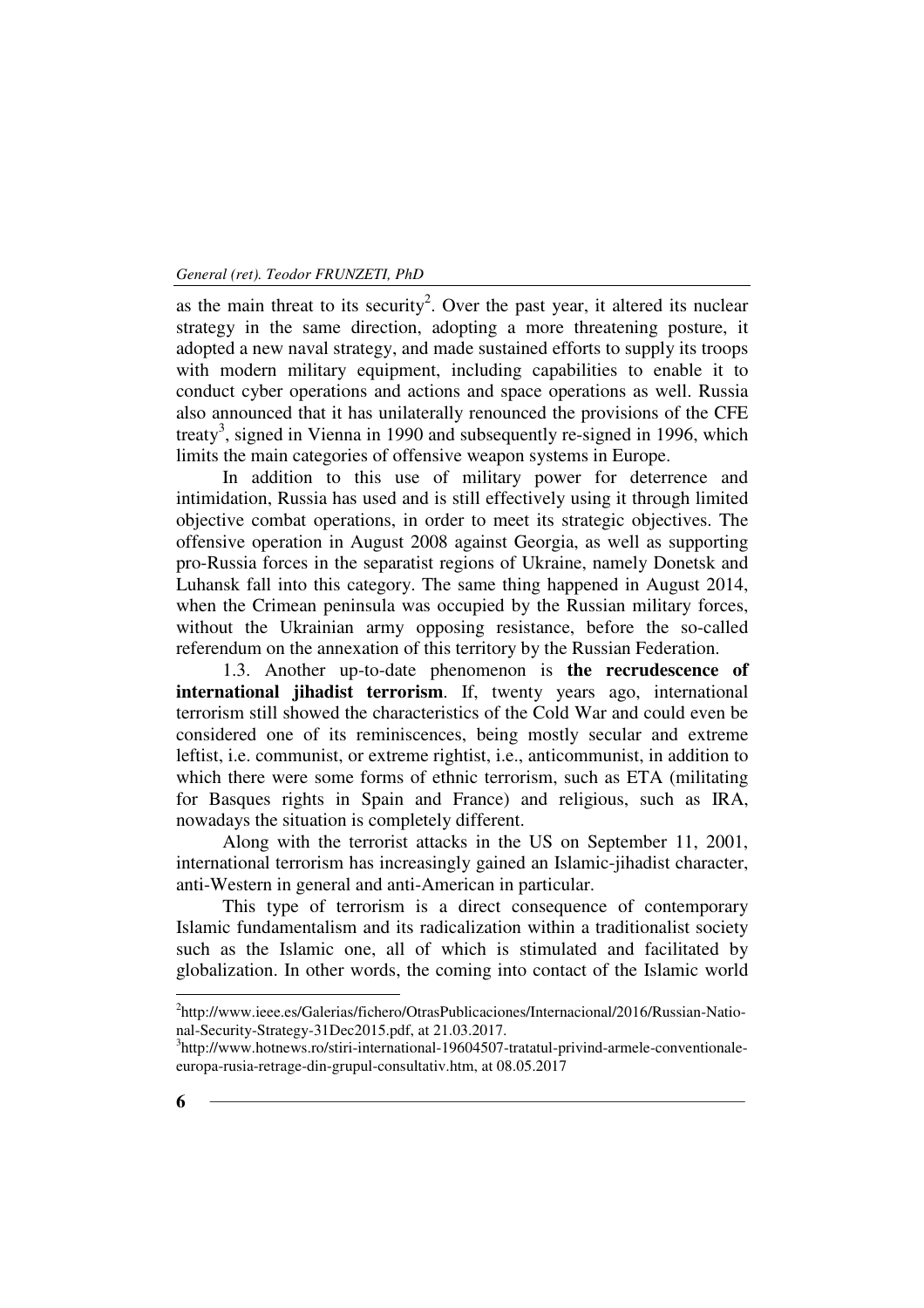with cultural values and products and with Western civilization's artifacts is now much more direct and brutal than in earlier times, new IT technologies, the Internet, satellite communications, and television news being just some of its vectors. This frustrating contact can produce both a rejection and a sense of impossibility of reaction at the same time, the sense of inability to stop the course of events and of history.

Under these circumstances, some of the Islamic fundamentalists, who regard the return to the traditional, original Islamic values and precepts as revealed to the Prophet Muhammad and as recorded after his dictation in Quran, as the only way to save the world from desolation and destruction, can desperately choose the way of terrorist attacks aimed at destroying the Western world and even the political allies of the West in the Muslim world, who are considered apostates and traitors of Islam. The political objective of fundamentalist Islam is the establishment of universal caliphate, an Islamic theocratic state that would encompass the entire world.

From this perspective, the only difference between Al Qaeda and Daesh / ISIS is that while the first organization first pursues the destruction of the West and then the creation of Caliphate, the second began with declaring the establishing of Caliphate, having also a leader, Ibrahim Awwad Ali al-Badri al-Samarrai, named after Caliph Ibrahim<sup>4</sup>, and then fighting for the destruction of the Western world. The difference is just about priorities and not about goals. The terrorist attacks in Paris in November 2015, those in Brussels in 2016 and Berlin and Paris again, earlier this year are just the latest examples of the effectiveness of jihadist terrorist organizations.

1.4. Another phenomenon is the **explosive amplification of migration towards Western Europe,** the unprecedented increase in the number of refugees and other immigrant populations from the conflict areas in the Middle East, especially Syria, and the Maghreb, Sub-Saharan Africa, Afghanistan, and other disadvantaged areas. These refugees also include economic migrants who, in search of a better life, leave their native countries, whether Pakistan, Somalia, Afghanistan or Albania, Kosovo or Bosnia-Herzegovina.

<sup>4</sup> www.brookings.edu/wp-content/uploads/2014/12/en\_whos\_who.pdf, at 15.03.2017.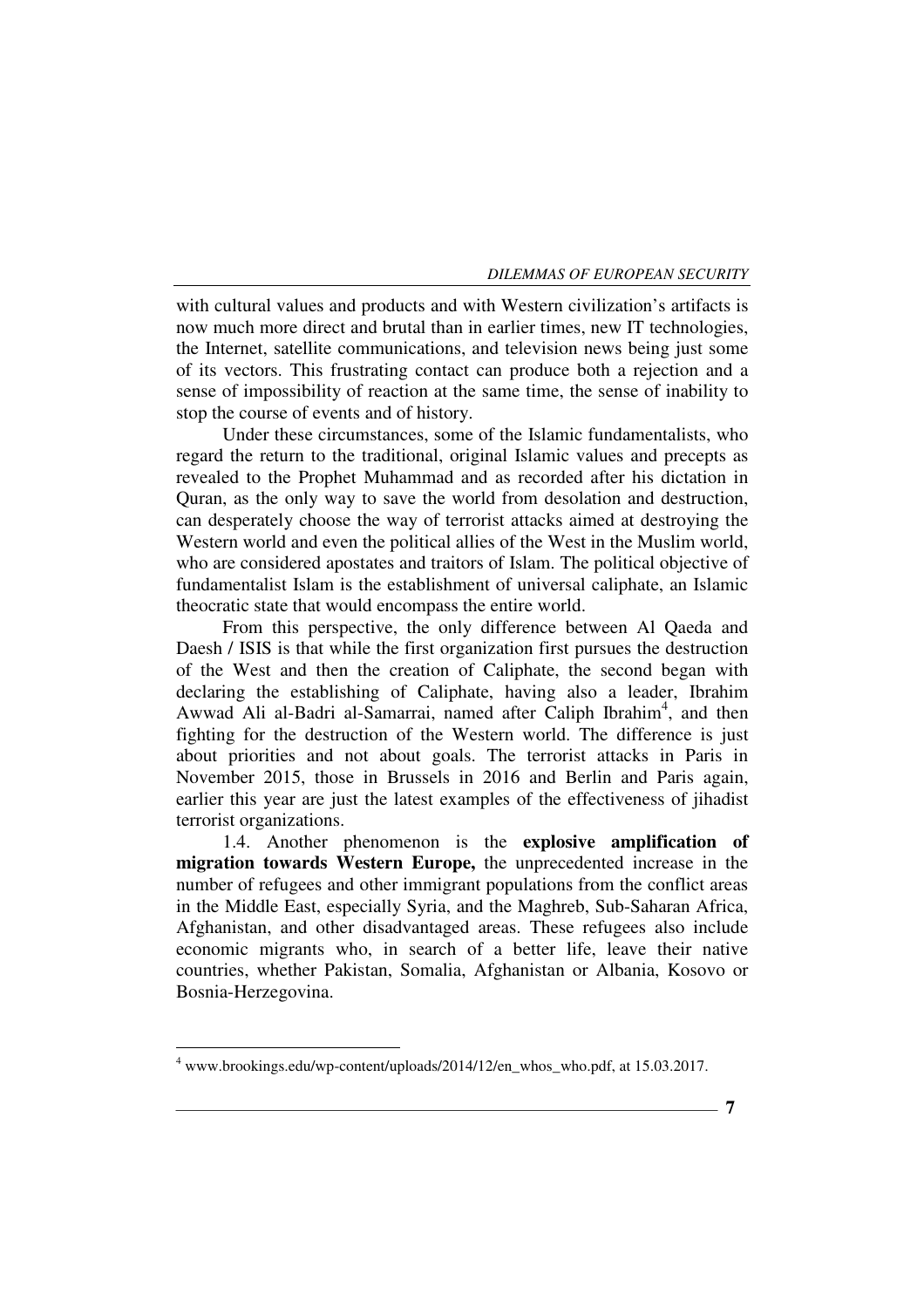Indeed, there is evidence that some asylum seekers do not come from conflict zones, some of them being in fact even from European states that are not members of the EU and who are trying to build themselves a new life in Western Europe. The large number of immigrants who have entered the EU Member States since 2014 raised significant problems with the capacity of these states to manage such a large number of people during the years 2015 and especially 2016 as the total number of immigrants of all kinds was about one million a year, targeting countries with higher living standards and more developed social protection programs, but primarily Germany.

The fact that a large number of immigrants, mostly claiming to be refugees and asylum seekers, entered the EU without the possibility of the border control authorities to check their antecedents and even their identity, made it possible for some of them to be criminals, even members of transborder organized crime networks and for others to be members of terrorist groups and networks, especially Daesh-ISIS, deliberately infiltrating European countries just in order to prepare terrorist attacks, possibly in cooperation with locally acting terrorist hubs and organizations. The violent incidents that took place on the New Year's Eve 2017, especially against women, in several German localities, only confirm this assertion.

Added to this are the threats launched by Daesh-ISIS leaders against Europe to send 50,000 members of this terrorist group to commit attacks aimed at destroying Western civilization. Even without this connection between international Islamic terrorism and massive migratory flows from the Middle East, the issue of immigrants' cultural, linguistic and labor market integration in a short time creates significant problems for European states but primarily for South Europe, where there are access points to the EU, especially Greece and Italy, where the main refugee reception centers are located.

It should not be forgotten that a significant number, about 2.5 million refugees are in Turkish camps, and several hundred thousand in Lebanon and Jordan. Without the last year agreement between the EU and Turkey, which requires Turkey to keep refugees on its territory and not allow them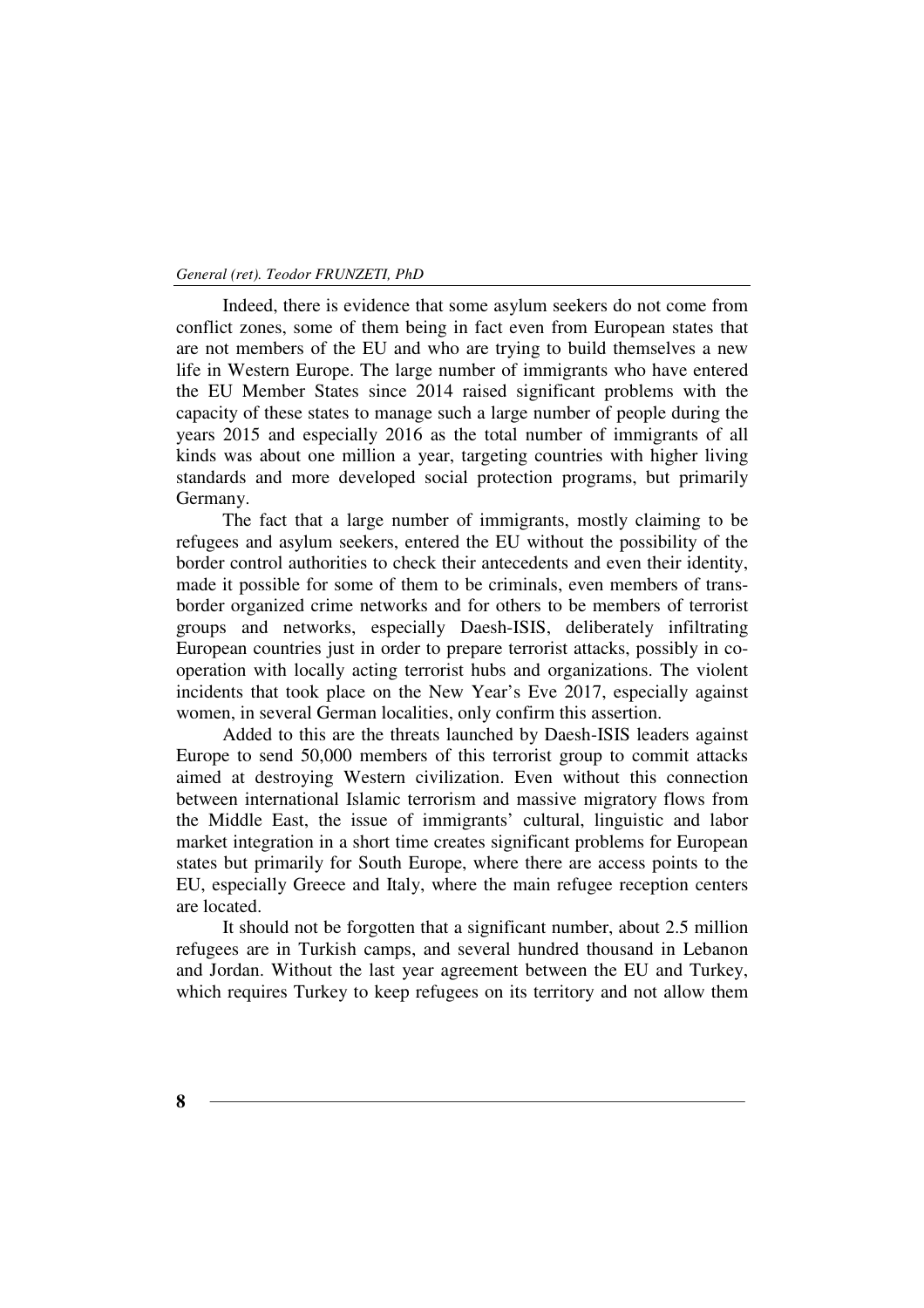to go to the EU, the situation in Europe would have been even more  $d$ ramatic<sup>5</sup>.

2. These four threats to the stability of the international system and global security have produced **systemic effects**, which are very significant because they are summed up, but also on each individual state, especially in Europe and North America.

2.1. First of all, all these cumulative phenomena have eroded the population's trust in state institutions designed to protect and ensure their security. Moreover, confidence in the entire capitalist economic system has generally fallen, on the grounds that it does not protect or sufficiently protect the poorest, the most disadvantaged ones and, instead, it favors the richest of the rich. This has materialized in the success of anti-system movements and groups, such as the "Tea Party" movement in the United States of America, as well as populist, anti-immigration, xenophobic, rightwing and Isolationists ones.

The surprising success of Brexit is precisely an embodiment of such a trend. Running under the slogan "We want our country back," the campaign for UK's EU exit was conducted under the sign of protection against the immigration from continent, keeping jobs for the British and removing the so-called "tyranny" of Brussels.

In France, the leader of the far-right National Front, Marine Le Pen, won over 21% of the votes in the first round of presidential elections held in April this year, ranking second and gaining over a third of the votes (i.e. over ten million) at the second ballot, won by the pro-European centrist Emmanuel Macron on May 7. It should be mentioned that there was a series of cyber-attacks against Emmanuel Macron's campaign team, attacks attributed to Russian hackers, which began in January and culminated two days before the second round of voting<sup>6</sup>.

The outcome of the April parliamentary elections in the Netherlands reveals an increase in the number of votes cast by the extreme right party, led by Geert Wilders, who has focused his campaign on anti-Islam measures. Even if this party did not win the election, the result of the vote

<sup>&</sup>lt;sup>5</sup> http://europa.eu/rapid/press-release\_MEMO-16-963\_en.htm, at 15.03.2017.

<sup>6</sup> www.agerpres.ro/externe/2017/04/26/franta-echipa-de-campanie-a-lui-macron-confirmaca-a-fost-vizata-de-atacuri-cibernetice-14-24-03, at 08.05.2017.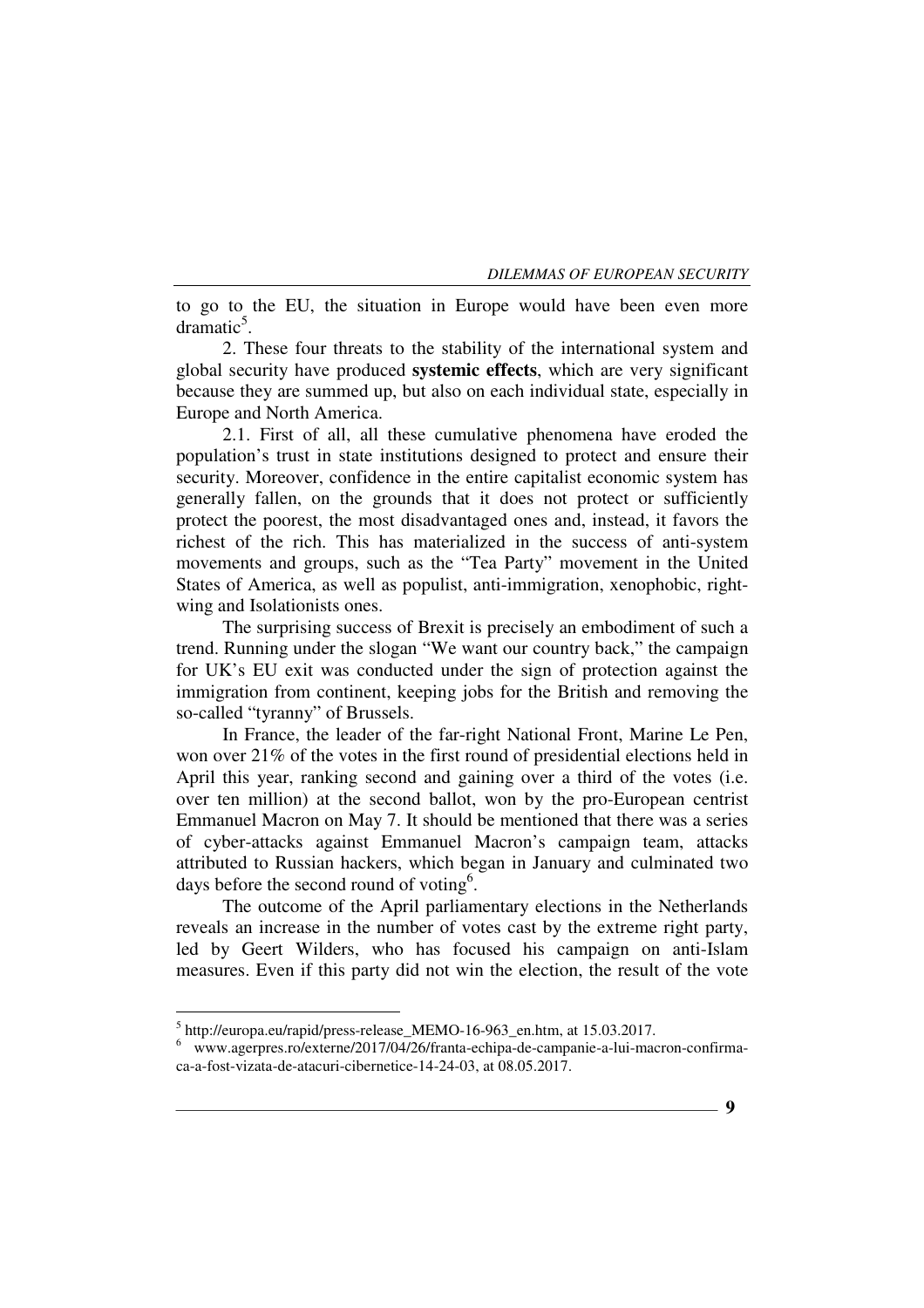indicates a significant increase in the audience enjoyed amongst the electorate. Donald Trump's categorical victory in the US presidential election in November 2016, under the slogan "America First", is the most eloquent materialization of the success of populism and of anti-immigration and anti-globalization measures in general. It remains to be seen on what coordinates the German election campaign will take place, taking into consideration the legislative elections to be held in this country this year.

The rise of populism, of isolationist measures, criticism directed against the European Union and even against NATO, cannot be ignored. Centrifugal trends within the European Union were strongly stimulated by Brexit and Donald Tramp's success in the US elections. At the same time, it is regrettable but also strange that, sixty years after the signing in 1957 of the Treaties of Rome establishing the European Economic Community and EURATOM, which, together with the European Coal and Steel Community, which was set up by the Treaty of Rome in Paris in 1951, marked the constituent elements of the European Union, as it is today, and after constant efforts made by the member states to make the European project a success, today, with great ease, far less peripheral movements and destruction trends become more and more vocal and gain more and more audiences, including in the media, but without explaining what would replace the benefits of the EU, if it did indeed collapse.

People should not forget what the European Union means: a single common market, a security space, wellbeing and democracy, the right to work and free movement. It also means common policies and mechanisms to increase competitiveness and stimulate the economic development of countries with a lower level, including our country. Furthermore, it means a Common Foreign and Security Policy, a stronger and more respected voice of the Union as a whole, in global issues, global economy and global politics. If we were to give up all these, what would we put in their place? Are we going back to the situation from the interwar period, that is, to a competitive system, but with Russia as the main European power, in a situation where the balance of power would no longer exist? Who would benefit from such a situation? Obviously, only Russia, not Europe and certainly not Romania.

2.2. A second consequence, not as visible, but equally dangerous, is the **shattering of internal EU and NATO cohesion**. The main reason for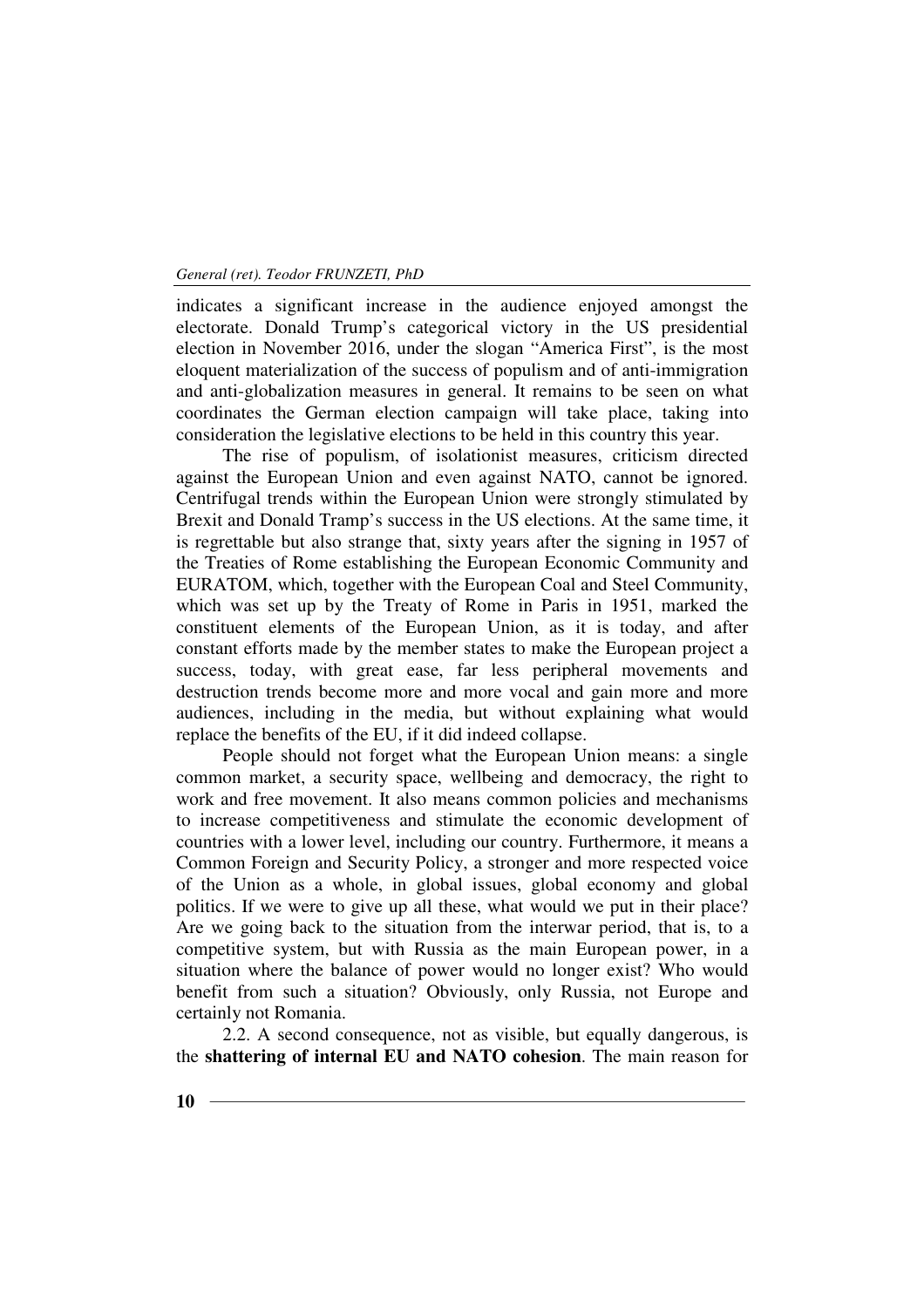disagreement is the attitude towards Russia's aggression against Ukraine, materialized in the illegal annexation of Crimea, and in supporting the separatist movements in Luhansk and Donetsk regions, both of which are in Donbas in the East of Ukraine. While the states of Eastern Europe, including Romania, consider Russia's aggressive attitude and the hybrid war that it launched and is now sponsoring in Ukraine as the main threat to European security, some of the Western and Southern European states do not have the same perspective, considering illegal migration more threatening to their security. Moreover, there are political forces, generally the extreme right, who believe that the attitude of the EU and NATO towards Russia should be reconsidered, and that in fact the aggressive attitude of this state should be overlooked, especially in relationship with its neighbors, because Russia is a great power, and the rules of conduct should be different for the great powers in contrast with other states.

It should be noted that after the end of the Cold War, the European states gradually diminished the importance given to security and defense, including within NATO, especially after the financial and economic crisis started in 2007, which was highlighted by the continuous diminishing of their military budgets until the last year, relying on the remarkable capabilities of the US and, at the same time, on its financial effort. Only a few member states have complied with NATO's recommendation that defense budgets account for at least 2% of GDP, and defense investment spending accounts for at least  $20\%$  of these expenditures<sup>7</sup>. The occupation of Crimea by Russia in 2014 was a serious alarm signal that NATO member countries from the eastern flank of the Alliance took far more seriously than many of the others, and we could say that NATO Summits in Wales in 2014 and especially Warsaw in July 2016 were turning moments, from this point of view.

The same attitude of discouragement and somewhat confusion are also manifesting within the EU institutions. Out of the five scenarios presented by the President of the European Commission on March 1, 2017, in the White Paper on the Future of Europe $\delta$ , which sets out five possible

<sup>&</sup>lt;sup>7</sup>http://www.nato.int/nato\_static\_fl2014/assets/pdf/pdf\_2017\_03/20170313\_170313-pr-2017-045.pdf,, at 16.03.2017.

<sup>8</sup> http://europa.eu/rapid/press-release\_IP-17-385\_en.htm, at 16.03.2017.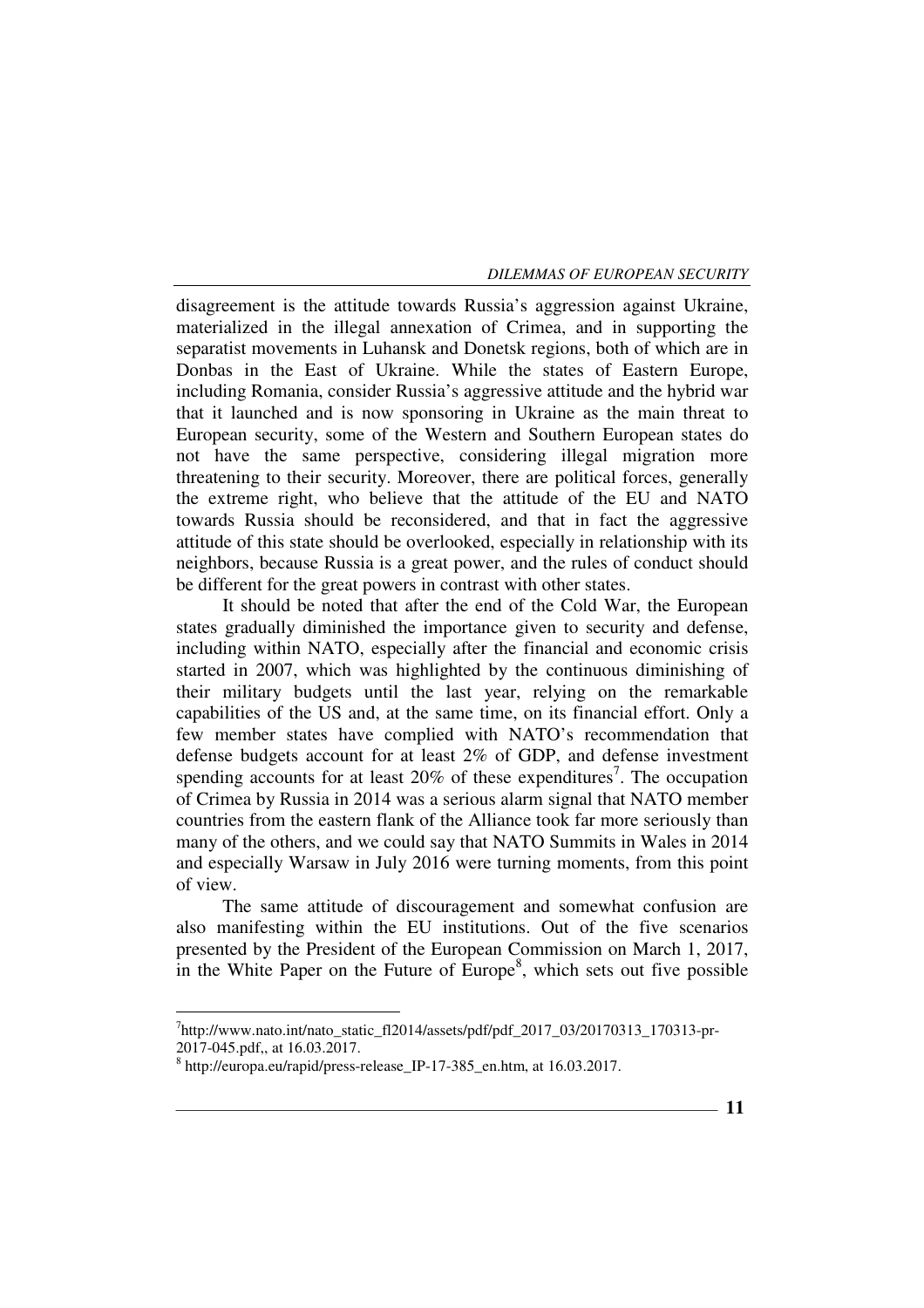paths of the EU evolution up to 2025, only two foresee an evolution that would reinforce or at least maintain the current level of integration, while the other three envisage a reduction. This White Paper was developed with the stated purpose of being the Commission's contribution to the preparation of the Rome Summit on 25 March 2015.

2.3. Another consequence of all developments in recent times is the shift in the weighting of global politics from Europe to Southeast Asia. The rise of China, India, Turkey and Brazil as regional powers and even having ambitions that exceed this status, the return of Russia to the first echelon of power, in a word the emergence of BRICs, and the emergence of Iran, especially after the outbreak of the civil war in Syria, are all geostrategic considerations to be taken into account in defining the new global equation of power and also a proof of a return to the politics of power in the international arena.

None of these countries suffered from the economic crisis that has affected North America and Europe over the last decade, but on the contrary, they were its beneficiaries, with the exception of Russia, replacing Western states, especially in emerging markets. These countries have benefited not only economically but have also made consistent investments in the military sector, significantly improving their power and international status. In addition, it is worth noting Russia's efforts to build a new security complex, together with Turkey and Iran, to counterbalance the influence of the EU and NATO in Central Asia and the Caspian Sea area. This tendency to change the *status quo* and thus to change the current international order by some of the emerging powers is the result of the ambitions of authoritarian and ambitious political leaders to redefine the areas of influence and to challenge not only the role of the West in general but also of the international order established after the end of the Cold War.

3. Given the threats to European security, whose dynamics we have presented above, and the effects they have been producing, we can ask the legitimate question of what European countries should do in concrete terms, in order to counteract them and **what measures should be taken**.

3.1. First of all, we must strengthen European solidarity, solidarity based on the sharing of common values, such as democracy, respect for human rights, political pluralism, social inclusion, respect for principles and institutional consolidation of the rule of law, but also on a sense of common

**12**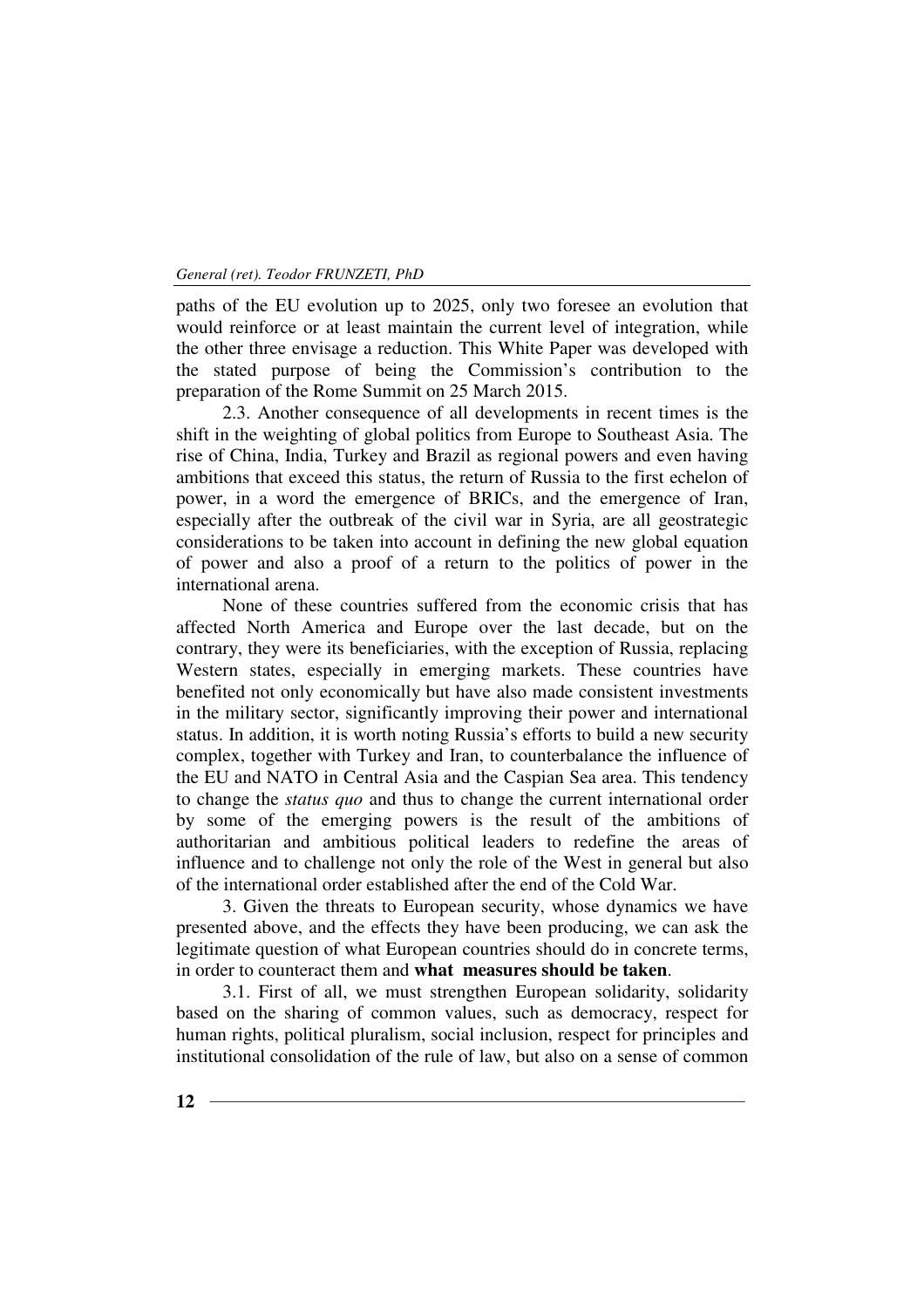European identity, which is unfortunately not yet sufficiently consolidated and for which educational systems should do more, as identity is modeled by education, both in the family and in education systems. Moreover, in the strict terms of political realism, European countries have, first of all, the common interest to protect their security which is under threat.

European solidarity must be manifested at two levels. The first level is the national one, with nation-states having to develop more coherent and concerted relations, to support each other and work together, showing more goodwill and good faith in their mutual relations. The second level is the most consistent one, of the European and Euro-Atlantic intergovernmental organizations, first of all, the European Union and the North Atlantic Treaty Organization, and secondly the Organization for European Security and Cooperation.

Although the EU and NATO were established and evolved independently of each other, with the signing of the Maastricht Treaty in 1992, and especially with the EU's takeover of the tasks and attributions of the Western European Union in 2000, that is to say with the assumption of a European security and defense identity and subsequently the assumption of the Common Foreign and Security Policy, in which the Common Security and Defense Policy emerged, it is obvious that these two organizations assume areas of convergent responsibility. Their areas of responsibility in the field of security and defense are not and must not be competing but must remain complementary, as intended from the beginning. EU military mission tasks are expressed in the so-called Petersberg tasks, which essentially relate to a wide range of military missions, with the exception of those of high-intensity combat missions, while the level of ambition is expressed in military objectives (Military Headline Goal, the last assumed being the one in 2010, and a new one being currently in a process of refection).

However, solidarity and cooperation between NATO and the EU are institutionalized, based on the Berlin Plus Agreement, which set out the concrete modalities and procedures by which NATO offers military capabilities to EU, including command and control and early warning and surveillance, for the operations it manages.

However, this cooperation needs to be intensified and structured. As such, at the NATO Summit in Warsaw in July 2016, the NATO Secretary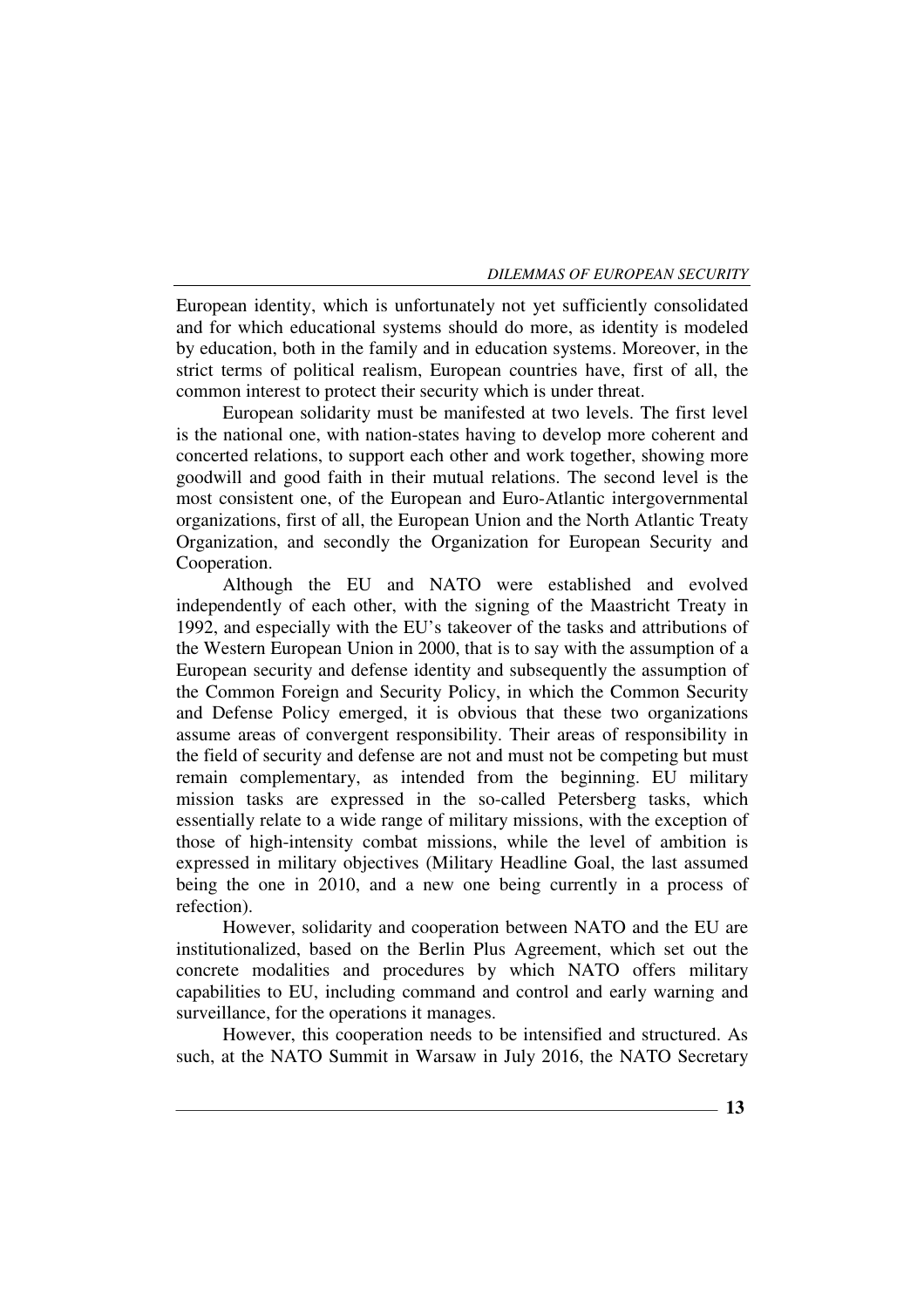General, the President of the European Council and the President of the European Commission signed a joint declaration aimed at strengthening the structured cooperation between the two organizations<sup>9</sup>. In November 2016, the European Council, on the basis of this statement, endorsed the implementation plan for the EU Global Strategy in the fields of security and defense, which sets a new level of ambition for the Union, more ambitious and adapted to the current security situation $10$ .

3.2. **Transatlantic solidarity** is an essential area of strategic stability and balance of power in the northern hemisphere. The US intervened in both World War I and World War II to save Europe from the excesses of totalitarianism and to restore freedom and democracy as basic principles of international relations. Considering that NATO defense spending represents only about one-third of the total defense budgets of Alliance member states, it is obvious that the financial burden in this area is borne by the US, which has the most significant contribution, of 3.61% of GDP in 2016, out of the total military spending, 25% representing investments in military equipment. At the Alliance level, out of a total of \$ 892 billion, representing total military spending, \$ 627 billion is the combined US and Canadian budgets, or  $71.3\%$  of the total<sup>11</sup>. NATO Allies must make more efforts to comply with the recommendation to ensure a minimum level of 2% of GDP for defense budgets, of which at least 20% represent defense investments. Our country, following the political engagement assumed in January 2015 by all parliamentary parties, at the initiative of the President of Romania and due to the efforts made earlier this year by the President and the Government, succeeded for the first time after joining NATO, 13 years ago, in having a defense budget that respects both NATO recommendations.

Under these circumstances, the US contribution is essential to Europe's security and defense.

3.3. **Institutional efficiency and good governance.** At EU and national level a broad reflection process is needed to identify the best course of action in order to make the decision-making process more flexible,

 9 http://www.nato.int/cps/en/natohq/official\_texts\_133163.htm, at 20.03.2017.

<sup>&</sup>lt;sup>10</sup>https://eeas.europa.eu/sites/eeas/files/eugs\_implementation\_plan\_st14392.en16\_0.pdf, at 20.03.2017

 $11$ http://www.nato.int/nato\_static\_fl2014/assets/pdf/pdf\_2017\_03/20170313\_170313-pr-2017-045.pdf, at 20.03.2017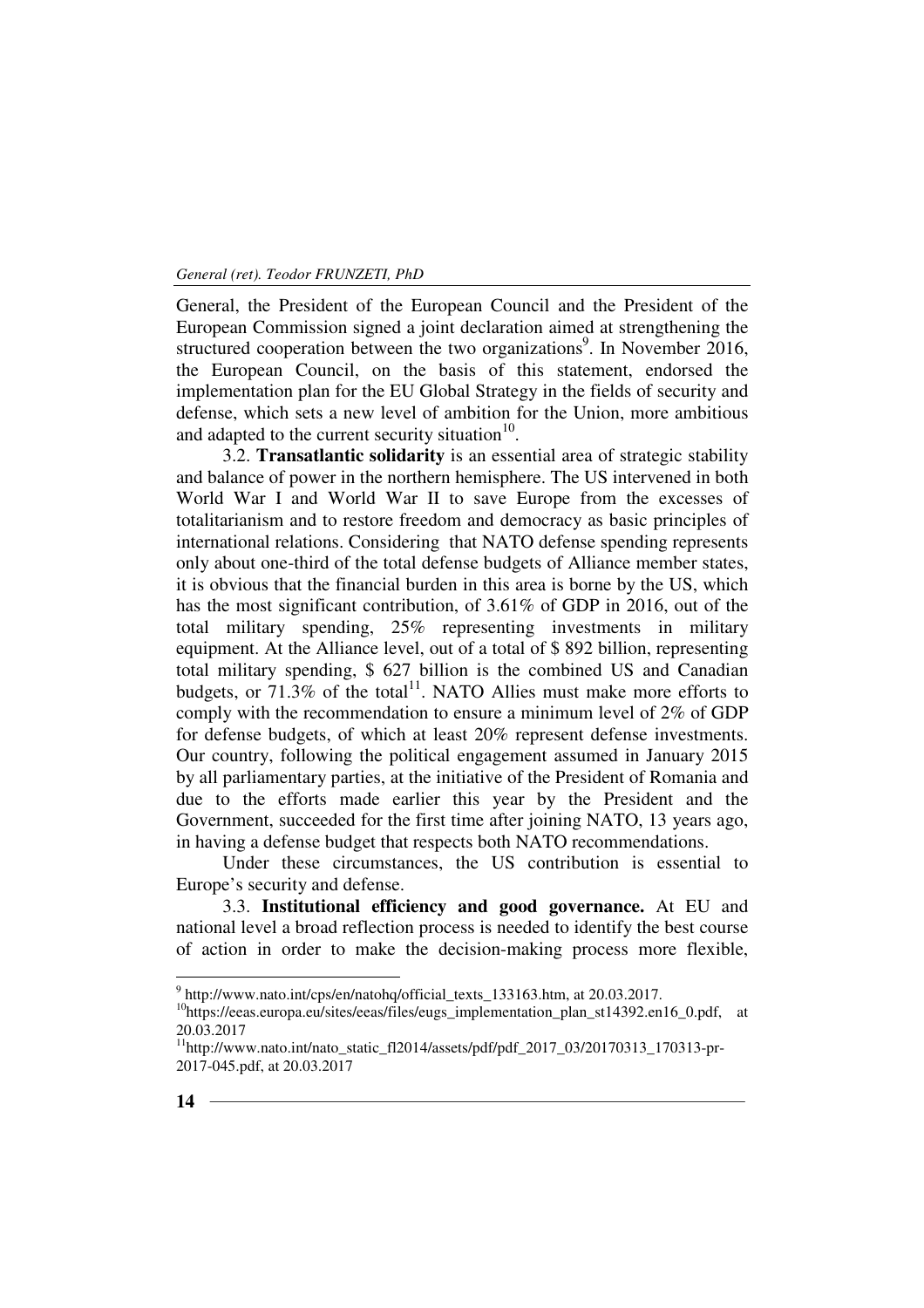especially at EU level, to bring the Union closer to its citizens and to return to the philosophy that founding fathers have had in mind when launching the European Idea in the early '50s of the last century. As long as the enlargement of the EU has advanced and it has assumed widespread accountability, its institutions have become more and more preoccupied with the regulatory process and the imposition of new rules, which often prove to be too restrictive for member nations. It is therefore necessary to rethink the relations between the European institutions and the member states, on the one hand, but also to rethink the role of the citizen in the Union and its relations with its own government. Good governance is a concept to be promoted and implemented not only at the level of the state, at local and national level, but also at the EU level, horizontally - between the European institutions, but also vertically, between these institutions, those of the member states and citizens.

This reflection process, fortunately, has already begun: for example, the EU is reviewing the European Neighborhood Policy<sup>12</sup>, a tool launched in 2004 to prevent a new division of Europe, as happened during the Cold War between East and West, this time between EU Member States and those outside it but at its border, and also to contribute to the consolidation of the prosperity, stability and security of both the member states and those of the European Union's neighborhood, a tool that proved to be largely ineffective.

That is why an essential objective is to increase the effectiveness and efficiency of the European Neighborhood Policy by involving Member States more closely in the definition and implementation of the policy in the Neighborhood Policy partner countries. There will be a set of new working methods, including the abolition of the traditional annual report package for each country. Reporting will need to be better suited to the specificity and timing of each relationship. The European Neighborhood Policy will have to use the available financial resources in a more flexible way so that the EU can react more quickly to the new challenges that will arise in its neighborhood. In this effort, civil society and social partners, including representatives of youth organizations, should be more actively and responsibly involved.

<sup>12</sup> http://www.eeas.europa.eu/enp.htm, at 21.03.2017.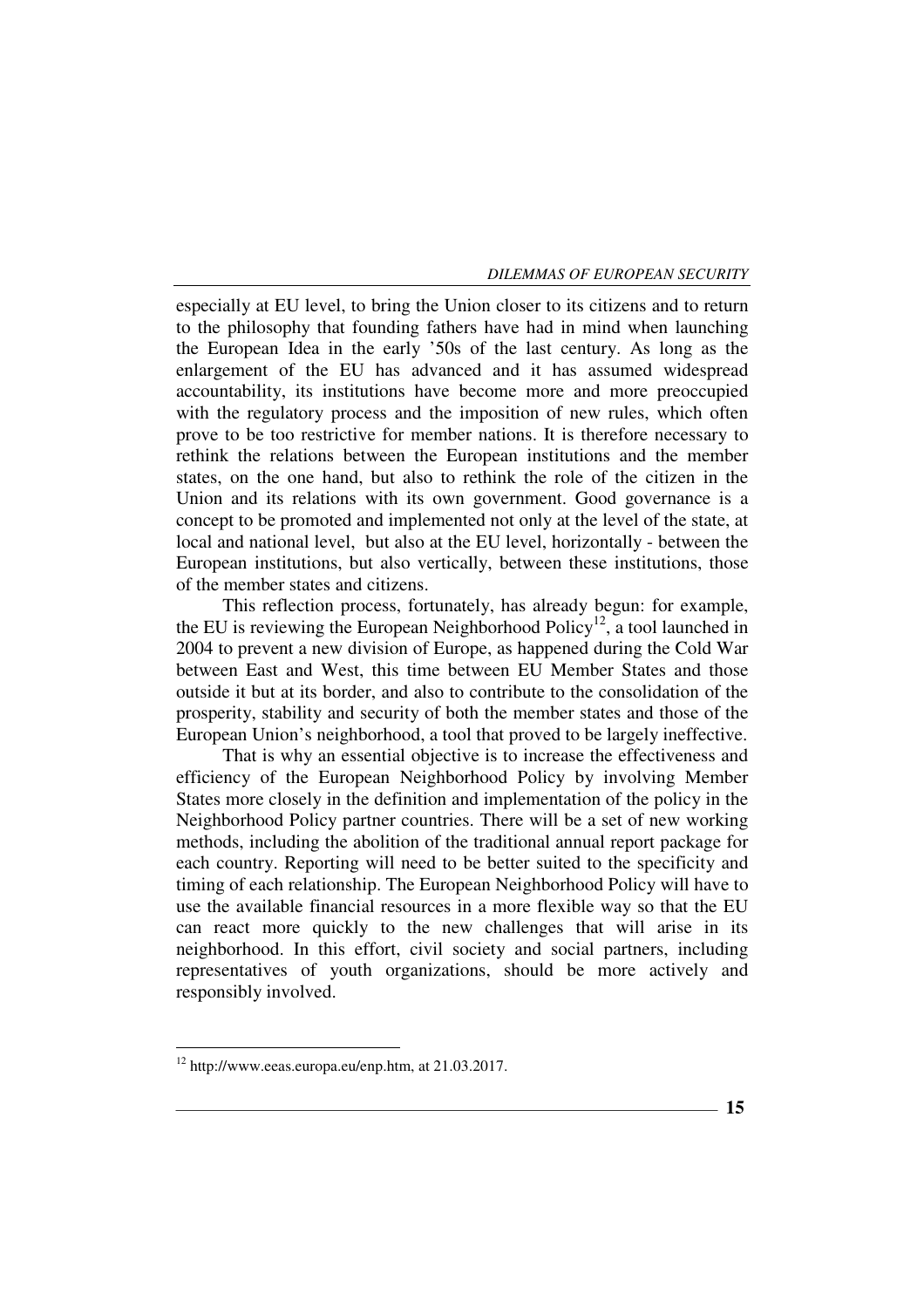Another particularly sensitive area, which is a component of good governance, is to increase the resilience of states, national and European institutions, to hybrid threats, which generally include a wide range of aggressive actions that remain under the officially declared state of  $war^{13}$ . Resilience is, in this context, the ability to cope with stress and to recover, becoming stronger in the face of challenges<sup>14</sup>. Increasing national resilience is and must remain an important preoccupation of states in order to be able to successfully cope with all unforeseen situations, crises and dangers that concern the security of communities and institutions.

We can assert, without fear of mistaking, that the current global and European security situation has been more volatile than ever since the end of the Cold War, and the risks and threats faced by European states are the most heterogeneous and complex of the past 27 years. It is not enough, however, to perceive this situation at the official and institutional level; it needs to be understood by the political class, the mass media and the general public, in order to allow the development of a security culture, a factor for increasing social cohesion and stability and a basis for normative and even coercive measures.

A first step on the path to the restoration of European unity was made with the adoption of Rome Declaration on 25 March 2017 by the Heads of State and Government of the EU Member States at the European Council dedicated to marking the 60th anniversary of the signing of the Treaty of Rome, a political document aimed at defining a common vision of the continuation of the European project for the next decade and contributing to rebuilding citizens' confidence in this project.

As stated by the President of Romania, Klaus Werner Iohannis, *"it is extremely important that, after 60 years, the vision of the founders of the European project enshrined in the preamble to the original Treaty of Rome, to create an ever closer union between the peoples of Europe, remains topical and is also found in the Declaration that we have adopted today. Keeping the unity of the 27 Member States is and must remain our motto. In* 

<sup>&</sup>lt;sup>13</sup> European Commission, JOIN (2016) 18, Common statement to the European Parliament and Council, Common framework regarding countering hybrid threats, p. 2.  $14$  Idem, p. 6.